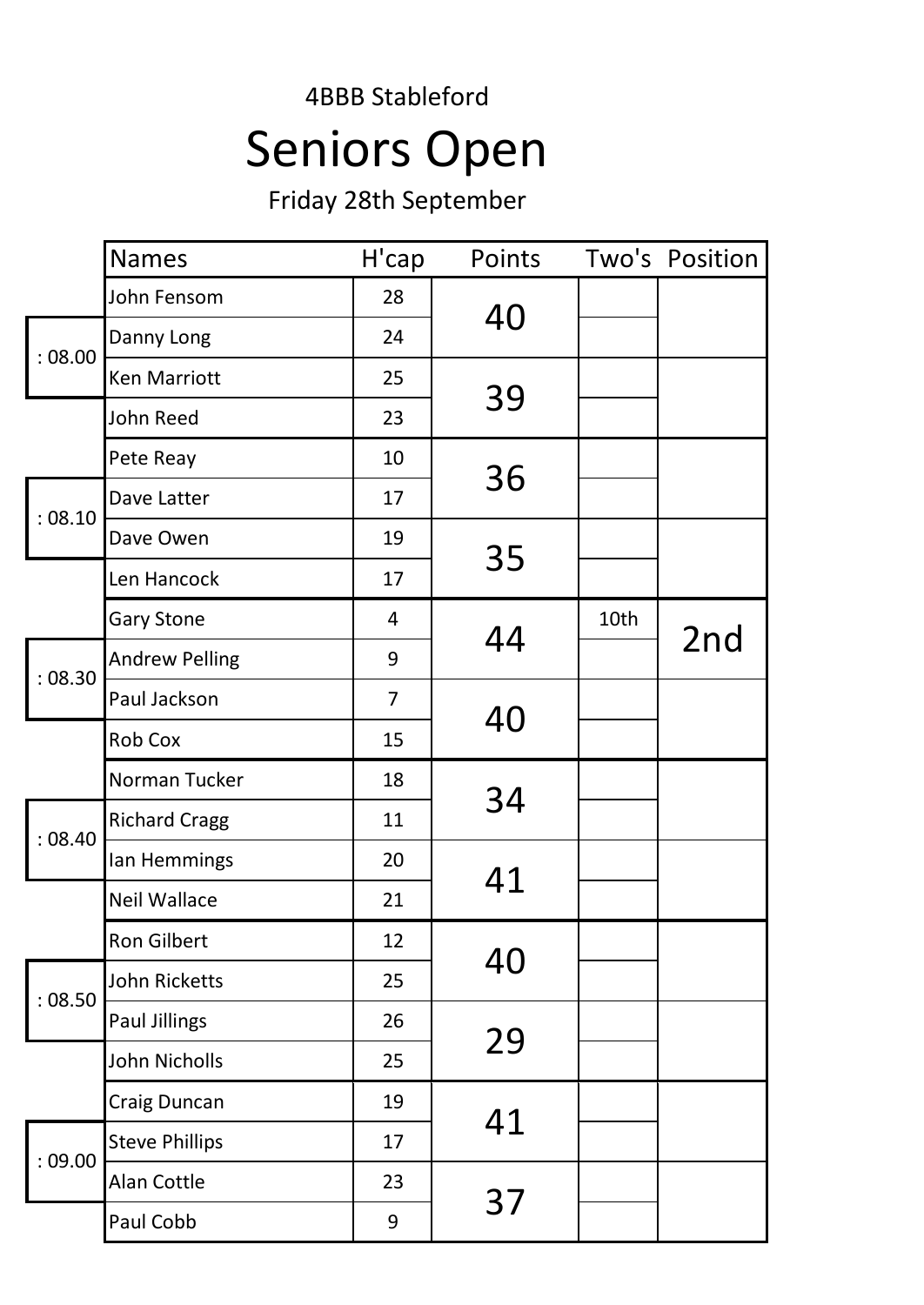|         | Mick Wingfield       | 27             |             |      |     |
|---------|----------------------|----------------|-------------|------|-----|
| :09.30  | Laurence Voysey      | 19             | 41          |      |     |
|         | <b>Bob Pates</b>     | 27             | 38          | 10th |     |
|         | Mick Beech           | 17             |             |      |     |
|         | Merv Hegarty         | 15             |             |      |     |
| : 10.00 | John Boundy          | 20             | 42          | 10th |     |
|         | Llew Courtenay       | 22             |             |      |     |
|         | Jim Ryan             | 12             | 41          |      |     |
|         | Jim Dunlop           | 11             |             |      |     |
| : 10.30 | David Way            | 21             | 42          |      |     |
|         | <b>Andrew May</b>    | $\overline{7}$ |             |      |     |
|         | <b>Bruce Wickett</b> | 6              | $43(22-14)$ | 10th |     |
|         | Tim Keehner          | 12             | 36          |      |     |
| : 10.40 | <b>Andrew Norton</b> | 15             | 31          |      |     |
|         | Mike Stockman        | 34             |             |      |     |
|         | Dave Tapping         | 31             |             |      |     |
|         | Dave Allcock         | 12             |             |      |     |
| : 10.50 | <b>Ray Ellis</b>     | 15             | 43(21)      | 13th |     |
|         | <b>Brian Swan</b>    | 16             |             |      |     |
|         | <b>Steve Bartrop</b> | 11             | 36          |      |     |
|         | <b>Graham Fry</b>    | 24             | $43(22-13)$ | 10th |     |
| : 11.00 | Mike Fly             | 13             |             | 4th  |     |
|         | Paul Haddon          | 11             | 46          |      | 1st |
|         | Doug Holt            | 12             |             | 13th |     |
|         | Alan Hill            | 24             | 26          |      |     |
| : 11.10 | Pete Cornish         | 30             |             |      |     |
|         | <b>Gerry Sewell</b>  | 25             |             |      |     |
|         | <b>Bill Purser</b>   | 12             | 35          |      |     |
|         | <b>Robin Davies</b>  | 22             |             |      |     |
| 1.20    | John Mitchell        | 22             | 36          |      |     |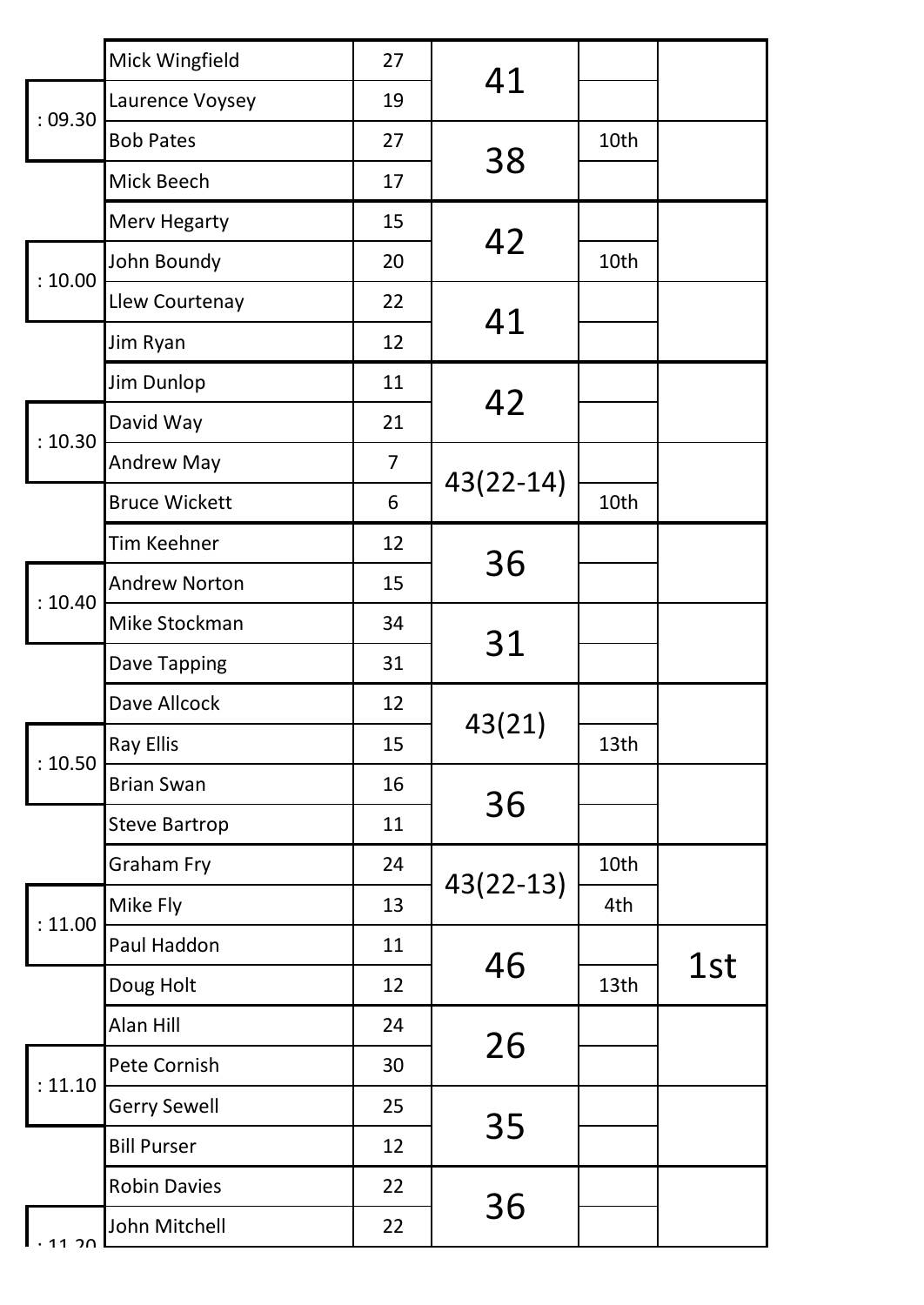| . 11.LV |                      |    |        |      |                    |
|---------|----------------------|----|--------|------|--------------------|
|         | <b>Paul Manning</b>  | 18 | 33     |      |                    |
|         | <b>Barry Jackson</b> | 16 |        |      |                    |
|         | Chris Norman         | 6  | 43(24) | 10th | <b>1st Visitor</b> |
| : 11.30 | <b>Mike Powell</b>   | 12 |        | 13th |                    |
|         | <b>Terry Hart</b>    | 9  |        |      |                    |
|         | Neville Hubbard      | 12 | 43(20) |      |                    |
|         | James Rowland        | 20 |        |      |                    |
| : 11.40 | Peter Wilson         | 23 | 41     |      |                    |
|         | <b>B</b> Rowson      | 14 |        | 8th  |                    |
|         | <b>Barry Megson</b>  | 25 | 39     |      |                    |
|         | Dave Chapman         | 16 |        |      |                    |
|         | <b>Geoff Stacey</b>  | 9  | 35     | 10th |                    |
| : 11.50 | <b>Phil Stanbury</b> | 8  |        |      |                    |
|         | Mark Taylor          | 9  | 39     |      |                    |
|         | John Manicom         | 13 |        |      |                    |
| : 12.00 | <b>Kevin Heard</b>   | 12 | 40     |      |                    |
|         | <b>Mark Morris</b>   | 20 |        |      |                    |
|         | Daryl Troop          | 8  | 43(20) | 8th  |                    |
|         | <b>Brian Sibley</b>  | 13 |        |      |                    |
| : 12.20 | <b>Shaun Collins</b> | 10 | 36     |      |                    |
|         | <b>John Dowell</b>   | 12 |        |      |                    |
|         | Geoff Tyler          | 15 | 41     |      |                    |
|         | Paul Forse           | 9  |        |      |                    |
|         | Jim Foy              | 10 | 37     |      |                    |
| : 12.30 | <b>Chunky Philp</b>  | 12 |        |      |                    |
|         | <b>Dennis Mutton</b> | 17 | 42     |      |                    |
|         | <b>Tony Perry</b>    | 20 |        |      |                    |
|         | <b>Phil Davis</b>    | 10 | 40     |      |                    |
| : 13.00 | <b>Steve Hobbs</b>   | 12 |        |      |                    |
|         | <b>Andrew Moss</b>   | 15 | 35     |      |                    |
|         |                      |    |        |      |                    |